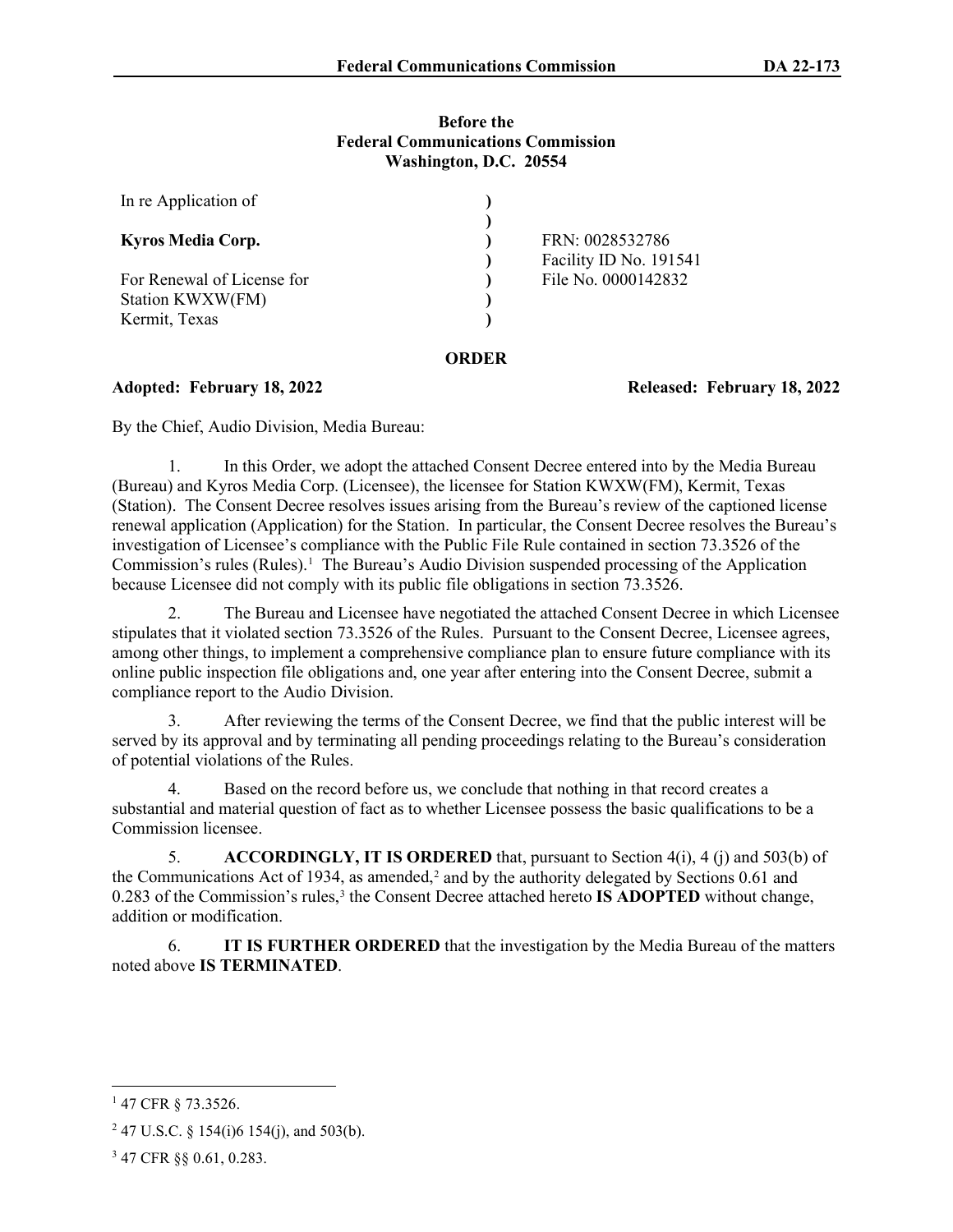7. **IT IS FURTHER ORDERED** that copies of this Order shall be sent, by First Class and Certified Mail, Return Receipt Requested, to Kyros Media Corp., c/o Isaac Diaz, PO Box 52170, Midland, TX 79710, and to its counsel, David O'Neil, Esq., Rini O'Neil, PC, 1200 New Hampshire Avenue, NW, Suite 600, Washington, DC 22033

### FEDERAL COMMUNICATIONS COMMISSION

Albert Shuldiner Chief, Audio Division Media Bureau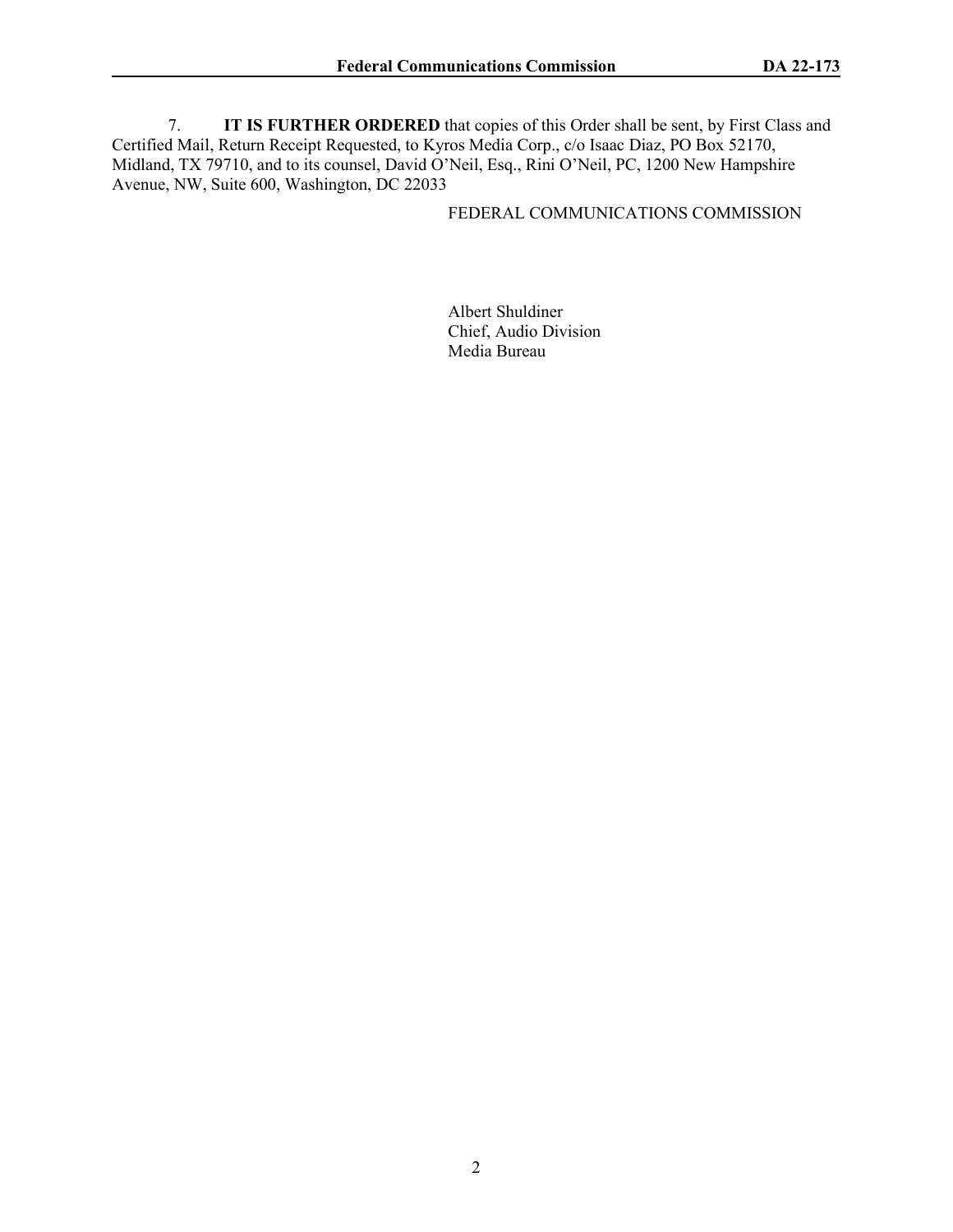#### **Before the Federal Communications Commission Washington, D.C. 20554**

| In the Matter of Online Public Inspection Files of | File No.: 0000142832 |
|----------------------------------------------------|----------------------|
| <b>Kyros Media Corp.</b>                           | FRN: 0028532786      |
| Licensee of Station KWXW(FM)<br>Kermit, Texas      |                      |

# **CONSENT DECREE**

1. The Media Bureau of the Federal Communications Commission and Kyros Media Corp. (hereafter "Licensee," as defined below), by their authorized representatives, hereby enter into this Consent Decree for the purpose of terminating the Media Bureau's investigation into the Licensee's compliance with section 73.3526 of the Commission's rules,<sup>[1](#page-2-0)</sup> relating to the maintenance of online public inspection files. To resolve this matter, the Licensee agrees to implement a comprehensive Compliance Plan to ensure its future compliance with section 73.3526.

## **I. DEFINITIONS**

- 2. For the purposes of this Consent Decree, the following definitions shall apply:
	- (a) "Act" means the Communications Act of 1934, as amended, 47 U.S.C. § 151 *et seq*.
	- (b) "Adopting Order" means an Order of the Bureau adopting the terms of this Consent Decree without change, addition, deletion, or modification.
	- (c) "Bureau" means the Media Bureau of the Commission.
	- (d) "Commission" or "FCC" means the Federal Communications Commission and all of its bureaus and offices.
	- (e) "Covered Employees" means all employees and agents of the Licensee, who are responsible for performing, supervising, overseeing, or managing activities related to the maintenance of online public inspection files, as required by the Online Public Inspection File Rule.
	- (f) "Effective Date" means the date by which both the Bureau and the Licensee have signed the Consent Decree.
	- (g) "Investigation" means the Bureau's decision to hold and not process the Licensee's license renewal application identified in Appendix A due to the noncompliance with its public file obligations.
	- (h) "Licensee" means Kyros Media Corp. and its affiliates, subsidiaries, predecessorsin-interest, and successors-in-interest.
	- (i) "Online Public Inspection File Rule" means 47 CFR § 73.3526.
	- (j) "Parties" means the Licensee and the Bureau, each of which is a "Party."
	- (k) "Rules" means the Commission's regulations found in Title 47 of the Code of Federal Regulations.

<span id="page-2-0"></span><sup>1</sup> 47 CFR § 73.3526.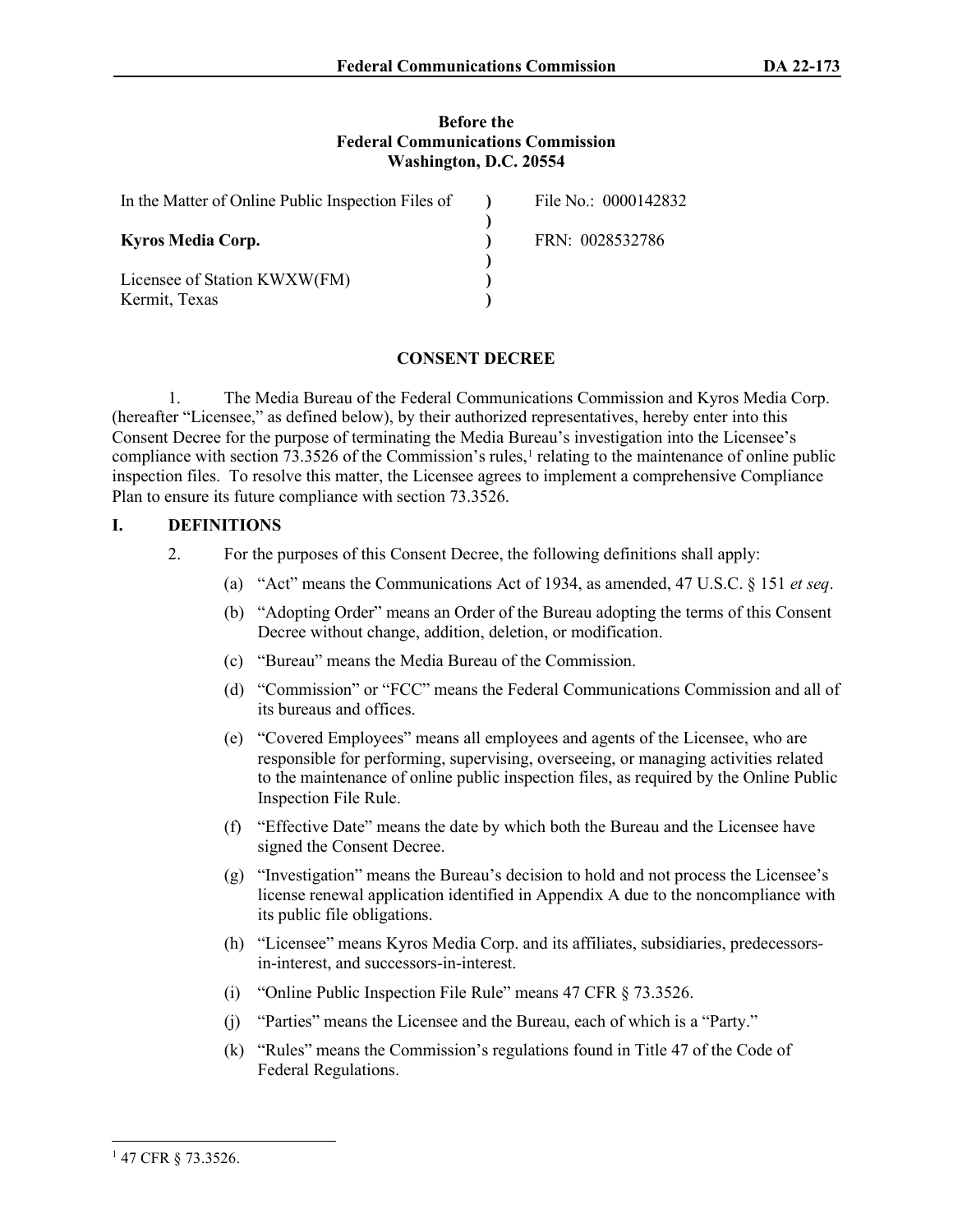# **II. BACKGROUND**

3. Section 73.3526 requires radio station licensees to maintain an online public inspection file and to upload certain documents to the Commission's public inspection file database throughout the year. It is crucial that stations maintain online public inspection files that are complete and up to date because the information in them directly affects, among other things, the public's ability to be informed about a station's compliance with its obligations.

4. The Licensee owns and operates one or more radio stations licensed by the Commission. The Licensee recently filed an application for renewal of radio station licenses. Further, we have determined that the Licensee did not comply with the Online Public Inspection File Rule. That application is identified in **Appendix A**. Based on the Licensee's noncompliance with the Online Public Inspection File Rule, the Bureau commenced the Investigation and suspended processing that license renewal application.

5. The radio industry is recovering from a recent dramatic reduction in sponsorship revenues which, in turn, placed the industry, including the Licensee, under significant, ongoing financial stress. The Bureau believes that the exceptional circumstances brought about by the industry's economic situation present a unique situation which, on balance, warrant resolution of the Bureau's investigation under the terms and conditions described below.

# **III. TERMS OF AGREEMENT**

6. **Adopting Order**.The provisions of this Consent Decree shall be incorporated by the Bureau in an Adopting Order.

7. **Jurisdiction**. The Licensee agrees that the Bureau has jurisdiction over it and the matters contained in this Consent Decree and has the authority to enter into and adopt this Consent Decree.

8. **Effective Date**. The Parties agree that this Consent Decree shall become effective on the Effective Date. As of the Effective Date, the Parties agree that this Consent Decree shall have the same force and effect as any other order of the Commission.

9. **Termination of Investigation**.In express reliance on the covenants and representations in this Consent Decree and to avoid further expenditure of public resources, the Bureau agrees to terminate the Investigation. In addition, the Bureau agrees to process the Licensee's pending radio license renewal application identified in Appendix A in the ordinary course. In consideration for such, the Licensee agrees to the terms, conditions, and procedures contained herein.

10. The Bureau agrees that, in the absence of new material evidence, the Bureau will not use the facts developed in this Investigation through the Effective Date, or the existence of this Consent Decree, to institute, on its own motion or in response to any petition to deny or other third-party objection, any new proceeding, formal or informal, or take any action on its own motion against the Licensee concerning the matters that were the subject of the Investigation. The Bureau also agrees that, in the absence of new material evidence, it will not use the facts developed in the Investigation through the Effective Date, or the existence of this Consent Decree, to institute on its own motion any proceeding, formal or informal, or to set for hearing the question of the Licensee's basic qualifications to be a Commission licensee or to hold Commission licenses or authorizations[.2](#page-3-0)

11. **Admission of Liability**. The Licensee admits for the purpose of this Consent Decree that it failed to timely place records in its online public inspection file, in repeated violation of section 73.3526 of the Rules.

<span id="page-3-0"></span><sup>2</sup> *See* 47 CFR § 1.93(b).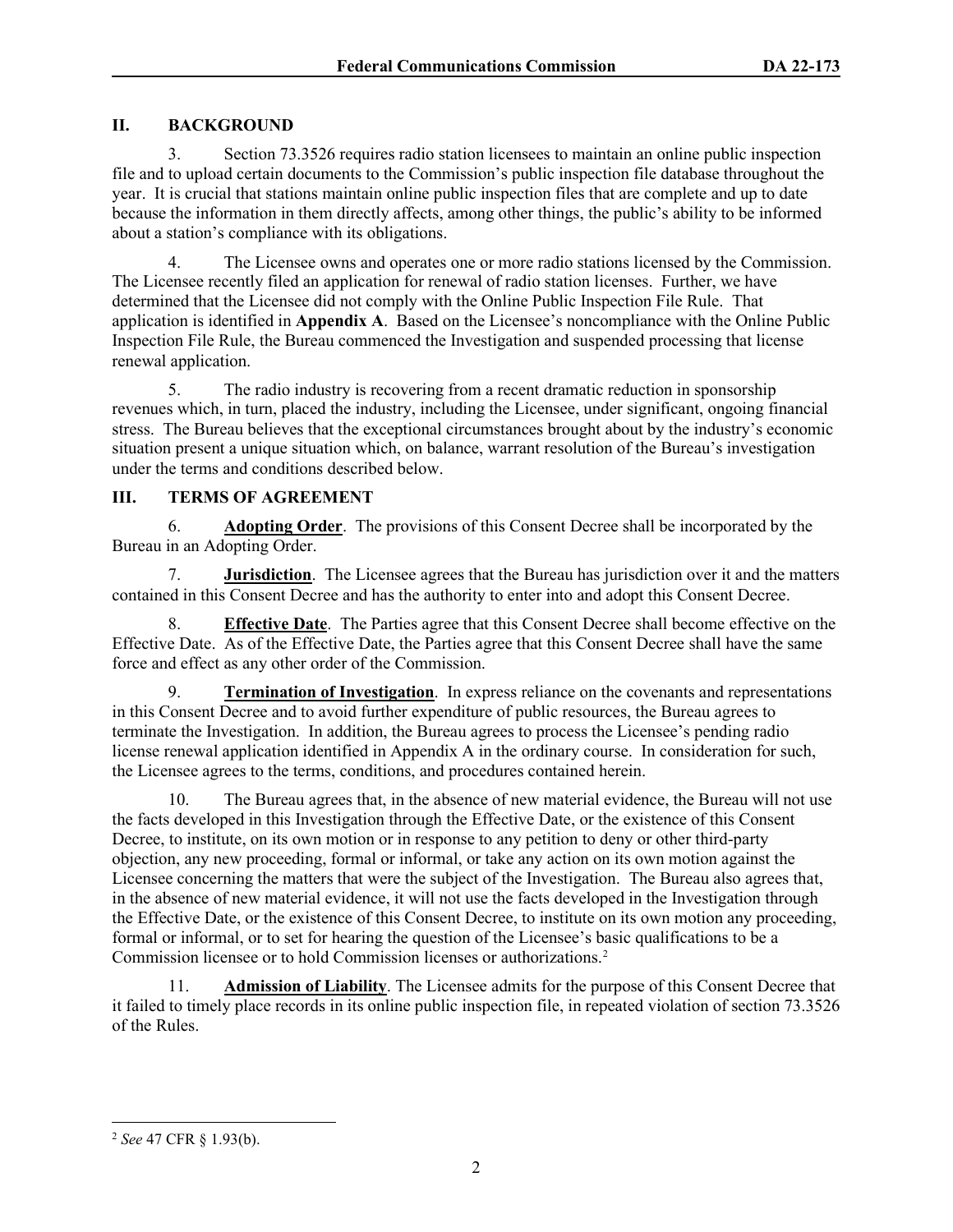12. Pursuant to section  $503(b)(2)(E)$  of the Act, in exercising its forfeiture authority, the Commission may consider, among other things, "any history of prior offenses" by the licensee.<sup>[3](#page-4-0)</sup> The Licensee acknowledges that the Commission or its delegated authority may consider the Licensee's admission of liability in this Consent Decree in proposing any future forfeiture against Licensee in the event the Licensee is determined to have apparently committed a violation of the Act, the Rules, or of any orders of the Commission after the Effective Date, whether related to the online public inspection file and record keeping or otherwise.

13. **Compliance Officer**. Within 30 calendar days after the Effective Date, the Licensee shall designate a senior manager to serve as a Compliance Officer and to discharge the duties set forth below. The Compliance Officer shall report directly to the Licensee's Chief Executive Officer (or equivalent senior officer/owner) on a regular basis, and shall be responsible for developing, implementing, and administering the Compliance Plan and ensuring that the Licensee complies with the terms and conditions of the Compliance Plan and this Consent Decree. The Compliance Officer shall have specific knowledge of the Online Public Inspection File Rule prior to assuming his/her duties. The Bureau acknowledges that the Compliance Officer, Chief Executive Officer, and/or owner may be the same individual.

14. **Compliance Plan**. For purposes of settling the matters set forth herein, the Licensee agrees that it shall, within 30 calendar days after the Effective Date, develop and implement a Compliance Plan designed to ensure future compliance with the Online Public Inspection File Rule, and with the terms and conditions of this Consent Decree. The Compliance Plan, with the exception of the Compliance Report described below in paragraph 14(c), shall apply to all radio stations owned by the Licensee. The Compliance Plan shall contain, at a minimum, the following elements:

- (a) **Compliance Manual**. The Compliance Plan shall include a Compliance Manual that is distributed to all Covered Employees. The Licensee may adopt a Compliance Manual that it has prepared or one that has been prepared by an outside source, such as a trade association (e.g., the National Association of Broadcasters), another licensee, or a law firm. The Compliance Manual shall:
	- i. thoroughly explain the requirements embodied in the Online Public Inspection File Rule;
	- ii. contain Operating Procedures that Covered Employees must follow to help ensure the Licensee's compliance with the Online Public Inspection File Rule. The Operating Procedures shall include internal procedures and policies specifically designed to ensure that the Licensee's stations upload all required information to their online public inspection files in a timely manner and otherwise maintain full, complete, and up to date information therein. The Operating Procedures shall also include a compliance checklist that describes the steps that a Covered Employee must follow to ensure compliance with the Online Public Inspection File Rule; and
	- iii. be periodically reviewed and revised as necessary to ensure that the information set forth therein remains current, complete, accurate, and effective.
- (b) **Compliance Training Program**. If the Licensee has Covered Employees, the Compliance Plan shall include a Compliance Training Program to provide periodic training to those Covered Employees on complying with the Online Public Inspection File Rule. As part of the compliance training program, Covered Employees shall be advised of the Licensee's obligation to report any noncompliance with the Online Public Inspection File Rule and shall be instructed on how to disclose noncompliance to the Compliance Officer. All Covered Employees shall receive initial training under the compliance training program within 30 calendar days after the Effective Date, except that

<span id="page-4-0"></span><sup>3</sup> *See* 47 U.S.C. § 503(b)(2)(E).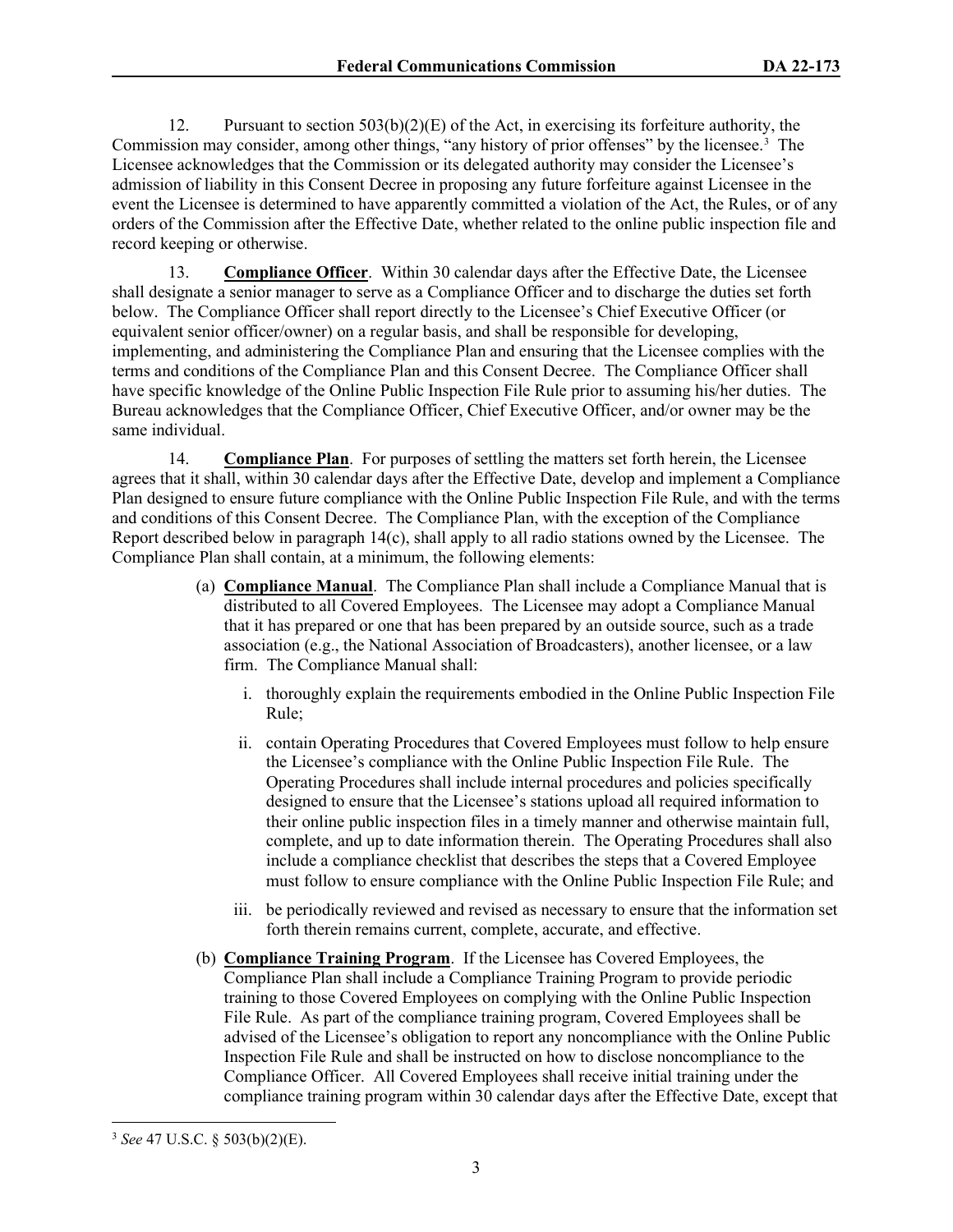any person who becomes a Covered Employee at any time after such initial training is provided shall receive training under the compliance training program within 30 calendar days after the date he or she becomes a Covered Employee. The Licensee shall provide training under the compliance training plan on at least an annual basis, and it shall periodically review and revise the compliance training program as necessary to ensure that it remains current, complete, and effective.

- (c) **Compliance Report**. One year after entering into this Consent Decree, the Licensee shall submit a compliance report to the Bureau for each station listed in Appendix A. The compliance report shall contain a certification of the Licensee's compliance with the Online Public Inspection File Rule during the previous year. The compliance report shall be submitted to the Bureau no later than 30 days after the one-year anniversary of the Effective Date. The Bureau may, within its sole discretion, require the Licensee to submit more frequent or additional compliance reports in accordance with the terms of paragraph 15 below.
	- i. The compliance report shall include a certification by the Compliance Officer stating that the Compliance Officer has personal knowledge that the Licensee: (i) has established and implemented the Compliance Plan; (ii) has utilized the operating procedures since the implementation of the Compliance Plan; and (iii) is not aware of any instances of noncompliance with the terms and conditions of this Consent Decree.
	- ii. The Compliance Officer's certification shall be accompanied by a statement explaining the basis for such certification and must comply with section 1.16 of the Rules,<sup>[4](#page-5-0)</sup> and be subscribed to as true under penalty of perjury in substantially the form set forth therein.
	- iii. If the Compliance Officer is unable to provide the requisite certification, the Compliance Officer shall provide the Bureau with a report detailing the noncompliance, as described below.
	- iv. The compliance report shall be submitted to the Audio Division staff: Alexander Sanjenis (alexander.sanjenis@fcc.gov).

15. **Reporting Noncompliance**. The Licensee shall, for each station it owns, report any instance of noncompliance with the Online Public Inspection File Rule, and any instance of noncompliance with any applicable terms and conditions of this Consent Decree within 10 calendar days after discovery of such noncompliance. Such reports shall include a detailed explanation of: (i) each such instance of noncompliance; (ii) the steps that the Licensee has taken or will take to remedy such noncompliance, including the schedule on which such actions will be taken; and (iiii) the steps that the Licensee has taken or will take to prevent the recurrence of any such noncompliance, including the schedule on which such preventative action will be taken. All reports of noncompliance shall be submitted to the Audio Division staff: Alexander Sanjenis (alexander sanjenis @fcc.gov).

16. **Termination Date**. The obligations to which the Licensee is subject pursuant to this Consent Decree shall terminate upon submission of the Compliance Report pursuant to Paragraph 14(c), *provided* the Bureau is satisfied that the Licensee has demonstrated substantial compliance with its obligations. If the Bureau is not satisfied that the Licensee has demonstrated substantial compliance with its obligations, the Bureau may, within its the sole discretion and authority, extend the termination date of this Consent Decree for up to an additional 24 months.

17. **Further Violation(s)**. The Licensee acknowledges that the Bureau retains the discretion and authority to propose sanctions against the Licensee, including the issuance of notices of apparent

<span id="page-5-0"></span><sup>4</sup> 47 CFR § 1.16.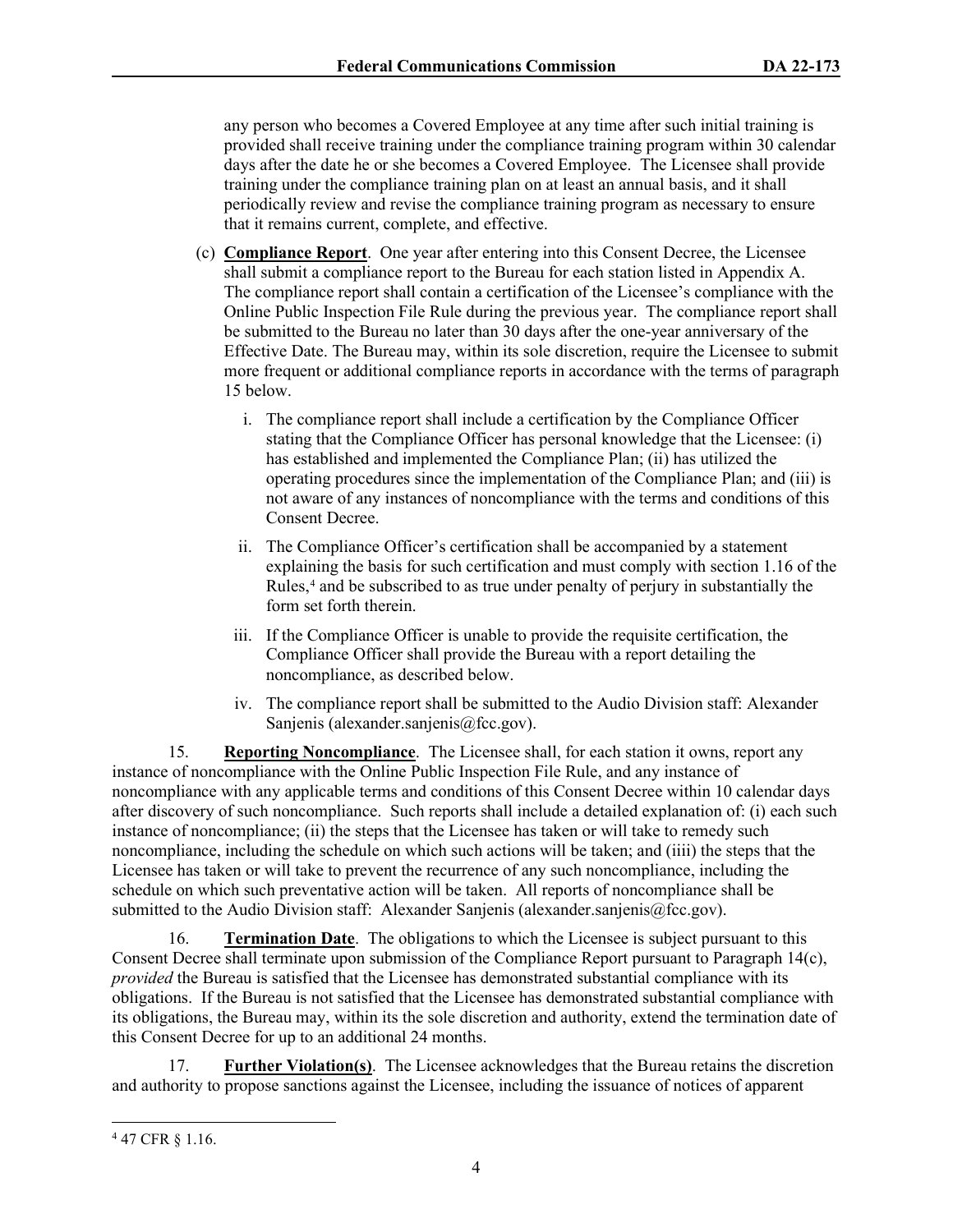liability for forfeitures, for any apparent willful and/or repeated violation by the Licensee of the Online Public Inspection File Rule that occurs during the term of this Consent Decree.

18. **Waivers**. As of the Effective Date, the Licensee waives any and all rights it may have to seek administrative or judicial reconsideration, review, appeal, or stay, or to otherwise challenge or contest the validity of this Consent Decree and the Adopting Order. The Licensee shall retain the right to challenge Commission interpretation of the Consent Decree or any terms contained herein. If either Party (or the United States on behalf of the Commission) brings a judicial action to enforce the terms of the Consent Decree or Adopting Order, neither the Licensee nor the Commission shall contest the validity of the Consent Decree or the Adopting Order, and the Licensee shall waive any statutory right to a trial *de novo*. The Licensee hereby agrees to waive any claims it may have under the Equal Access to Justice Act<sup>[5](#page-6-0)</sup> relating to the matters addressed in this Consent Decree.

19. **Severability**. The Parties agree that if any of the provisions of the Consent Decree shall be held unenforceable by any court of competent jurisdiction, such unenforceability shall not render unenforceable the entire Consent Decree, but rather the entire Consent Decree shall be construed as if not containing the particular unenforceable provision or provisions, and the rights and obligations of the Parties shall be construed and enforced accordingly.

20. **Invalidity**. In the event that this Consent Decree in its entirety is rendered invalid by any court of competent jurisdiction, it shall become null and void and may not be used in any manner in any legal proceeding.

21. **Subsequent Rule or Order**. The Parties agree that if any provision of this Consent Decree conflicts with any subsequent Rule or Order adopted by the Commission (except an order specifically intended to revise the terms of this Consent Decree to which the Licensee does not expressly consent) that provision will be superseded by such Rule or Order.

22. **Successors and Assigns**.The Licensee agrees that the provisions of this Consent Decree shall be binding on its successors, assigns, and transferees.

23. **Final Settlement**. The Parties agree and acknowledge that this Consent Decree shall constitute a final settlement between the Parties with respect to the Investigation.

24. **Modifications**. This Consent Decree cannot be modified without the advance written consent of both Parties.

25. **Paragraph Headings**. The headings of the paragraphs in this Consent Decree are inserted for convenience only and are not intended to affect the meaning or interpretation of this Consent Decree.

26. **Authorized Representative**. Each Party represents and warrants to the other that it has full power and authority to enter into this Consent Decree. Each person signing this Consent Decree on behalf of a Party hereby represents that he or she is fully authorized by the Party to execute this Consent Decree and to bind the Party to its terms and conditions.

<span id="page-6-0"></span><sup>5</sup> *See* 5 U.S.C. § 504; 47 CFR §§ 1.1501-1.1530.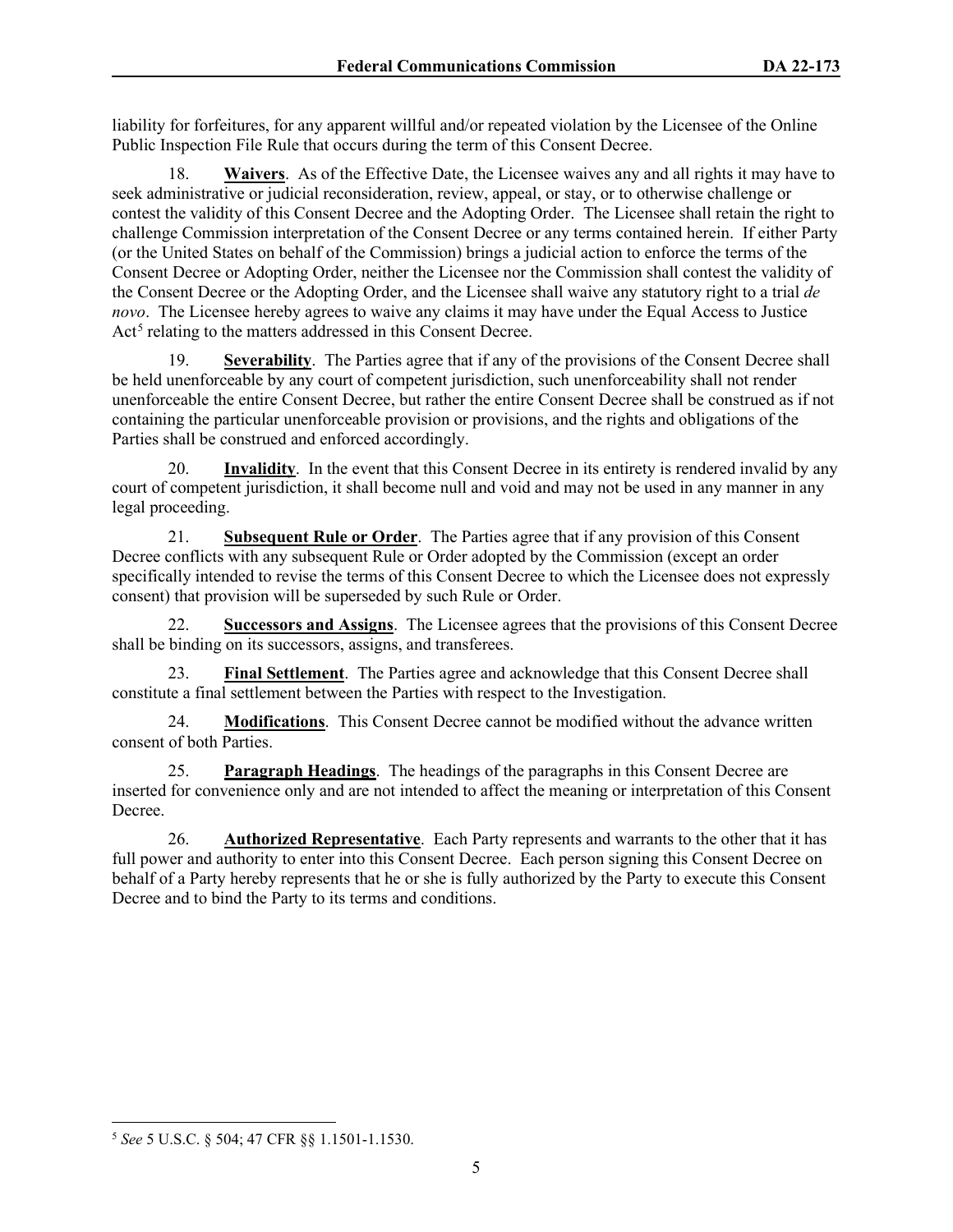27. **Counterparts**. This Consent Decree may be signed in counterpart (including electronically or by facsimile). Each counterpart, when executed and delivered, shall be an original, and all of the counterparts together shall constitute one and the same fully executed instrument.

Mit Shuhhi

\_\_\_\_\_\_\_\_\_\_\_\_\_\_\_\_\_\_\_\_\_\_\_\_\_\_\_\_\_\_\_\_\_\_\_\_\_\_ Albert Shuldiner Chief, Audio Division

2/18/2022

 $\mathcal{L}_\text{max}$  , where  $\mathcal{L}_\text{max}$  , we are the set of the set of the set of the set of the set of the set of the set of the set of the set of the set of the set of the set of the set of the set of the set of the set of

 $\mathcal{L}_\text{max}$  , where  $\mathcal{L}_\text{max}$  and  $\mathcal{L}_\text{max}$  and  $\mathcal{L}_\text{max}$ 

Date

Isaac Diaz Kyros Media Corp.

Date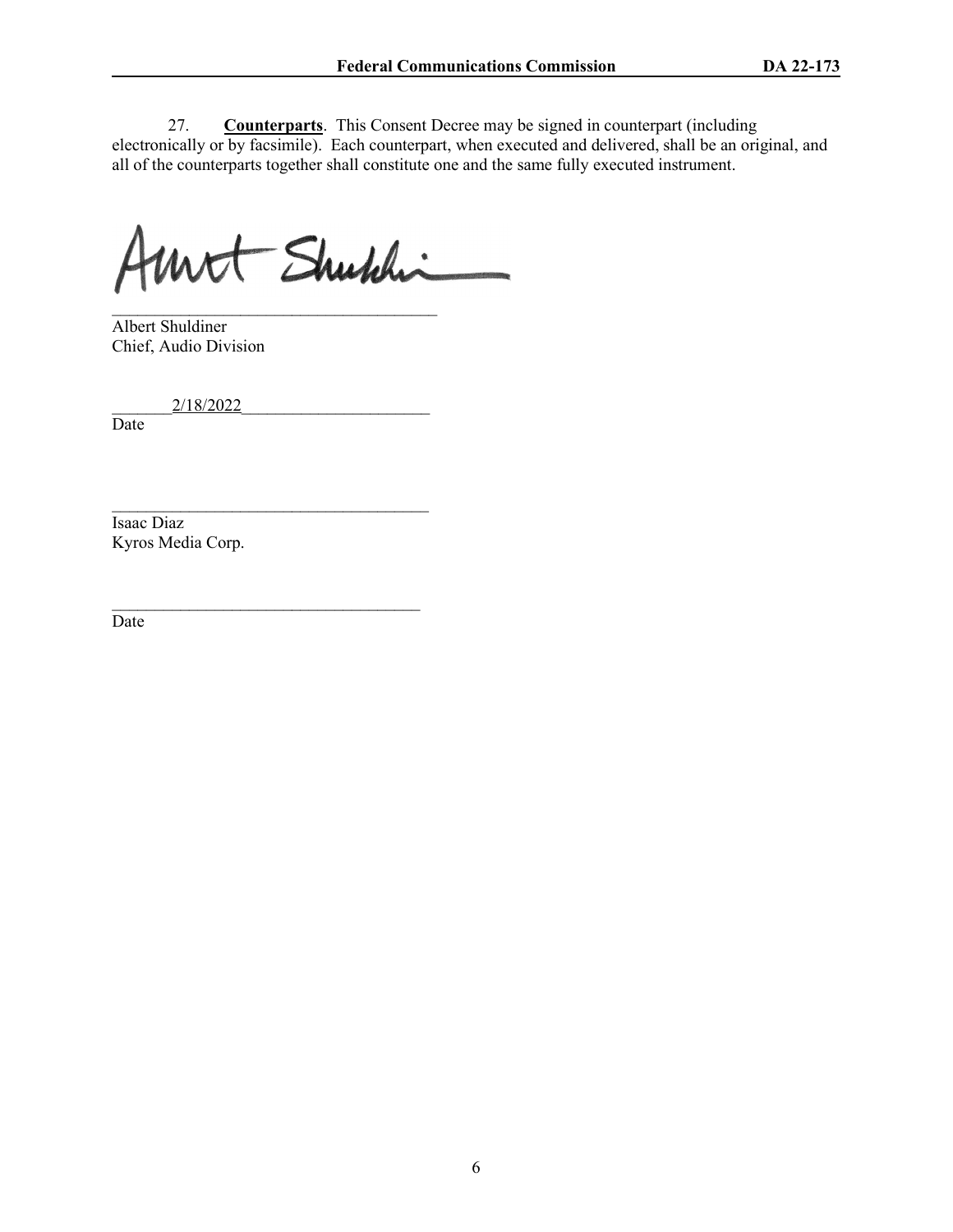**Counterparts**. This Consent Decree may be signed in counterpart (including 27. electronically or by facsimile). Each counterpart, when executed and delivered, shall be an original, and all of the counterparts together shall constitute one and the same fully executed instrument.

**Albert Shuldiner** Chief, Audio Division

Date Isaac Di Kyros Modia Corp.

Date